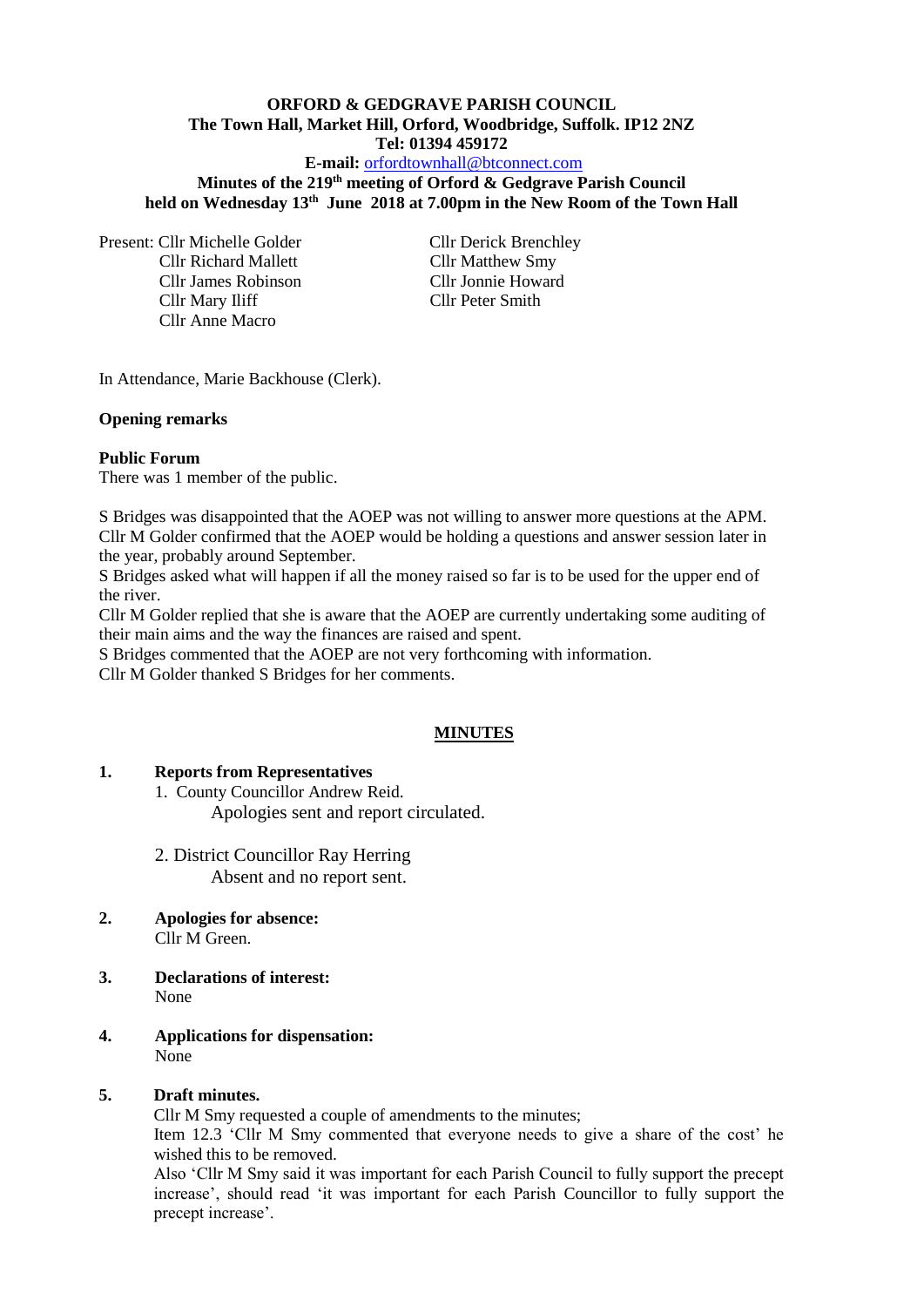Cllr M Iliff requested that the sentence regarding the 'AOEP minutes being incorrect' was added.

Minutes of the 218<sup>th</sup> Meeting to be approved at the next Parish Council meeting.

## **6. Matters arising from the 218 th Parish Council Meeting held on 13th June 2018.** None

# **7. Finance**

7.1 The Council received, noted and approved the cheques and balances from  $1<sup>st</sup>$  May –  $31<sup>st</sup>$ May 2018.

Cllr M Iliff asked what the Land Registry payments were connected to.

The Clerk replied that this was to check the Castle Track and Malletts Cottage boundaries. Cllr M Golder commented that the Treasurer had requested permission to send a letter to the Fish & Chip van owner regarding payments. This was agreed by all.

# **8. Planning**

# **DC/18/2184/FUL – 27 Potkins Lane, Orford**

This was a request for the removal of the existing conservatory and enlargement of the ground floor fenestration, enlargement of existing Velux roof windows and installation of Velux terrace window system.

Cllr J Howard commented that this application was to remove a conservatory and to put in larger windows.

The Parish Council had no objection to this proposal.

# **DC/18/2125/FUL – Quay View, Quay Street, Orford**

This was a request for a dormer window to the South East elevation.

Cllr J Howard said that this application was just to add a dormer window beside the existing one.

The Council had no objection to this proposal.

### **DC/18/1677/FUL – Havergate Island, Orford**

This was a request to create an additional spillway into the northern lagoons by lowering 700m of very poorly designed sea wall from 2.5m AOD to 2m AOD.

The Clerk commented that this is the same application that we had received in February 2018.

Cllr J Howard said that this application is to reform a lagoon.

The Council had no objection to this proposal.

### **DC/18/1789/FUL – Barn cottage, Front Street, Orford**

This was a request to demolish and rebuild front porch (revised design to that approved under DC/17/3664/FUL). Face existing brickwork with soft red brick slips to match existing outbuilding in rear garden.

Cllr J Howard commented that this will be a nice looking porch when it is completed, and will match the rest of the house.

The Council had no objection to this proposal.

### **Other notifications**

**Jolly Sailor** – the application to replace their signage on the front of the building has been refused.

# **9. Parish Council Business:-**

### **(1) Adoption of the Complaints Policy.**

Cllr M Golder commented that this is the re-adoption of the Complaints Policy. Cllr J Robinson proposed that we adopt the Complaints Policy, this was seconded by Cllr D Brenchley and agreed by all.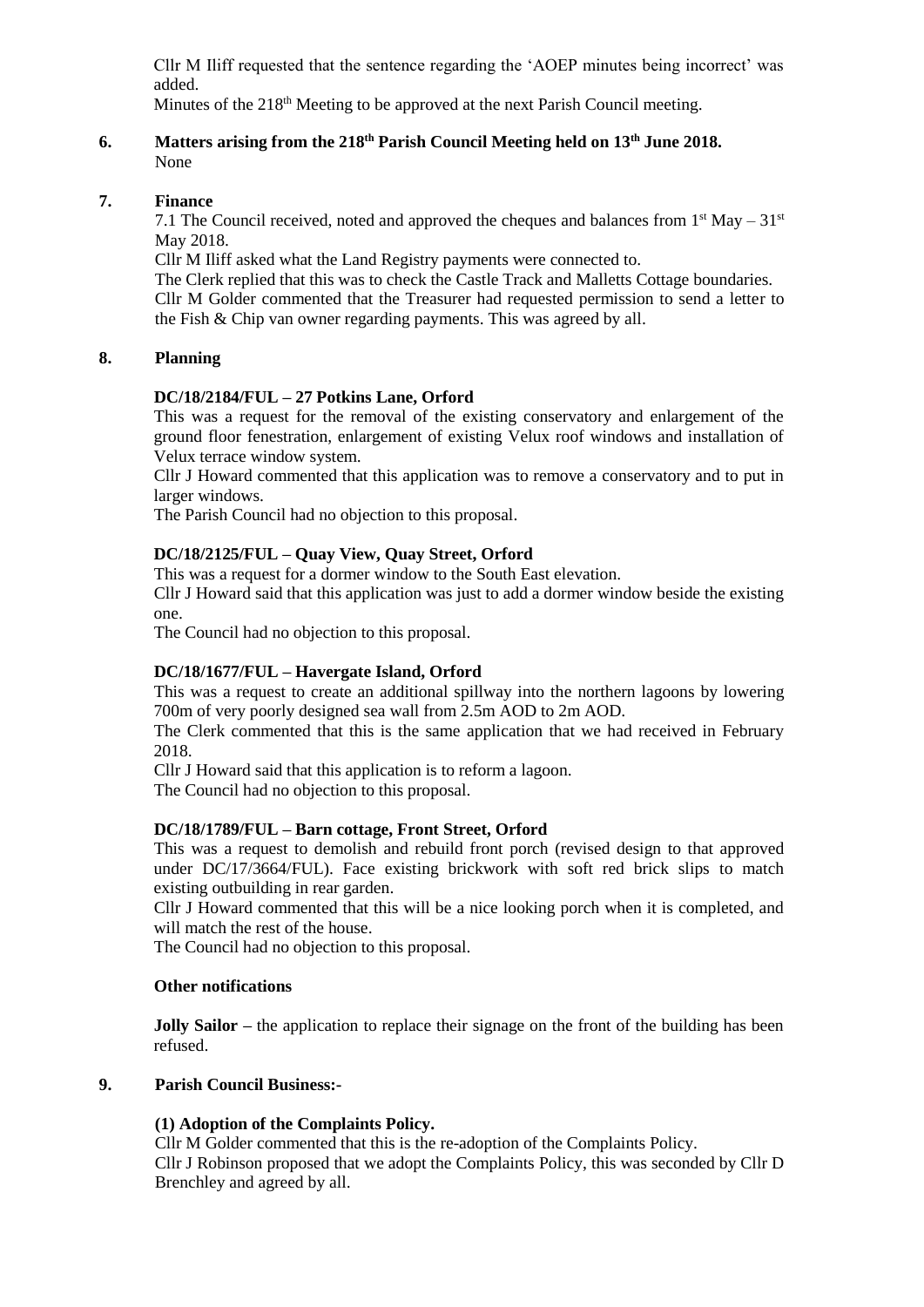# **(2) Castle Track and Knoll update**

Cllr M Golder commented that the Clerk had sent an email to C Mcgrath regarding the registering of the knoll as a village green. This piece of land is not registered at the moment. Cllr J Howard said that the Parish Council would wish to register the land as a village green. He said that he would arrange a meeting with another Councillor and the English Heritage. This would inform them of the Councils intentions to register the area as a village green. Apparently the English Heritage, in the past, has objected to this application.

Cllr M Iliff said that it was important for the 2 areas to be registered independently. The knoll is labelled as village waste, and the track has a functional value as a right of way.

Cllr D Brenchley commented that even though the Parish Council does not own the knoll we have been mowing it for some time.

Cllr P Smith said that if in the future there was to be a park and ride site in the top half of the village, the track would be used as access for the Castle.

Cllr J Howard and the Clerk to continue to complete the registration form for the village greens.

### **(3) Co-option of a Councillor**

Cllr M Golder reported that we had received 2 applications for the Councillor vacancy. A private vote was taken and each applicant received 4 votes with one Councillor abstaining.

It was agreed to refer the decision to the next PC meeting in July when more Councillors may be present. It was also suggested that the vacancy be advertised again in the Village Voice and the noticeboard.

#### **(4) Village Feast**

Cllr M Golder said that it would be wonderful to organise a Village Feast for the  $25<sup>th</sup>$ August 2018, does anyone have any ideas?

Cllr a Macro reported that the Village Feast was started several years ago by one of the previous Vicars.

Cllr M Golder said that it would be good to have live music.

Cllr M Smy asked if the Flower show had organised anything.

Cllr J Howard asked if we may put something in the Village Voice asking for assistance in organising the event.

Cllr J Robinson suggested that we have a BBQ.

Cllr M Golder said that she thought of involving the local businesses; the ice-cream, butcher, and the bakery.

Cllr M Smy suggested the use of a flatbed trailer for the band to be situated on.

Cllr M Smy agreed to make a few phone calls to see if a live band could be found for the event.

#### **(5) Village Green – Barts Hall**

Cllr R Mallett asked if it would be possible to de-register the piece of land in front of the Barts Hall, or swap the registration of it for the knoll.

Cllr J Howard said that it is not necessary to de-register this are we could use grass crete and cover with soil and grass seed. This would tidy up the area and enable cars to park on it.

Cllr R Mallett said that parking spaces are needed as it becomes quite congested outside the Barts Hall.

Cllr M Iliff said that the people down Broad Street do not like parking under the tree.

Cllr J Howard commented that there could be 8 parking spaces, to be kept mowed and tidy.

Cllr M Iliff said that these parking spaces could be reserved for Bakers Lane residents.

Cllr J Howard said that these spaces should not be reserved for residents only.

Cllr M Iliff replied that the cars do not park in the spot outside Bart's Hall that has been marked out.

Cllr J Robinson said that the Village Green is a community asset and we should protect them; they are of benefit to the whole of the village for recreation.

Cllr J Howard said that we should dig it up, level it off and make it look tidy.

Cllr R Mallett asked if we could swap the village green outside the Hall for the Knoll.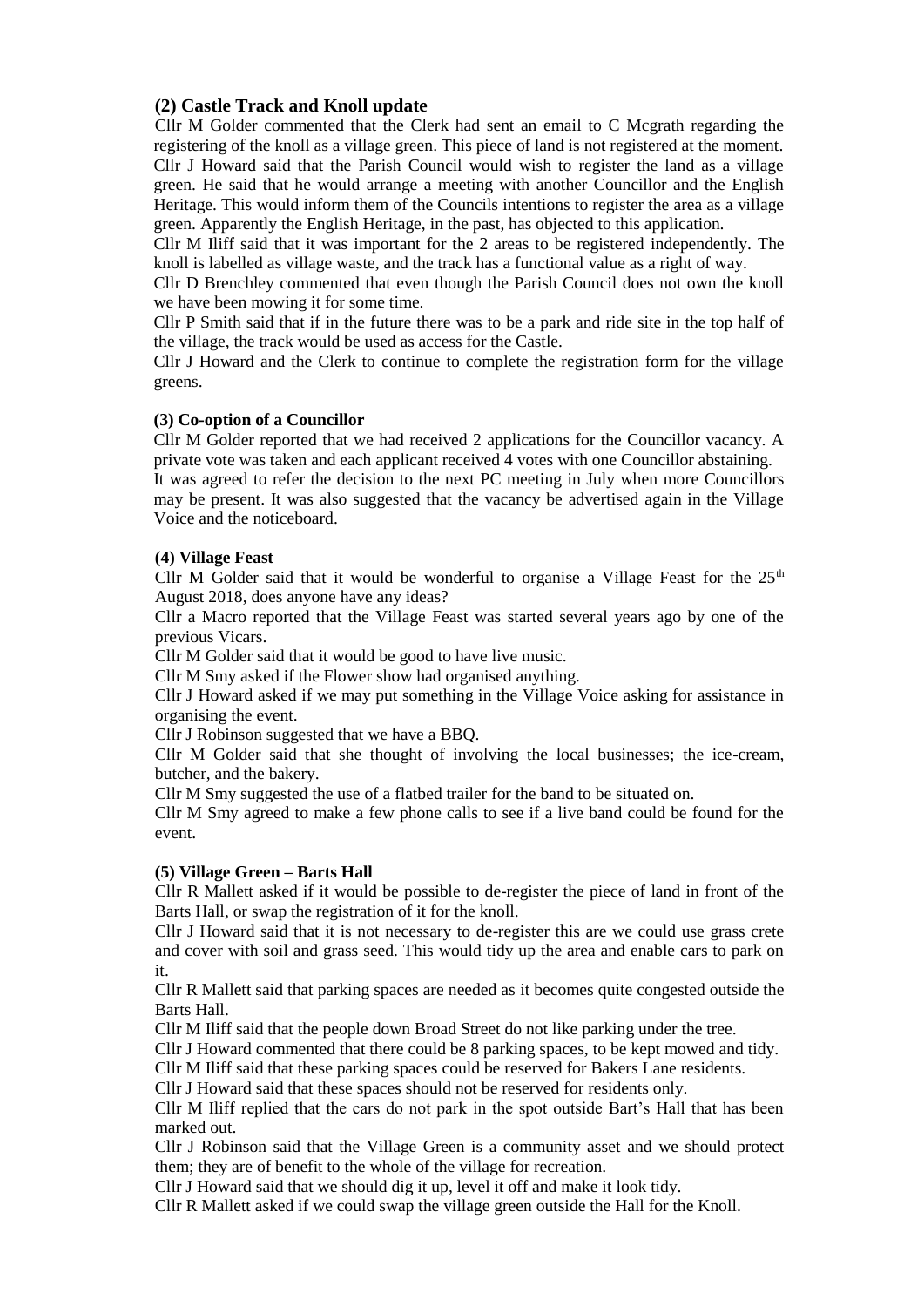Cllr J Howard said that it is a long process to register a village green and we should protect them once they are registered.

Cllr M Golder reported that LTC had said that they would be willing to donate some money to the PC for the village in return for the use of the Village Green and any inconvenience caused during the work. Maybe he would level the area in front of Barts Hall, this would tidy it up.

Clerk to contact LTC, swapping of registered Village Greens, and p[lacing designated parking spaces.

### **(6) Dog fouling**

Cllr M Golder reported that some letters had been sent to the residents of Town Farm Estate regarding dog fouling in that area. Does the PC feel there is a need to place a dog fouling Fido bin in that area? The cost of the bins is  $25l - \pounds175 + \text{VAT}$ , and the  $50l - \pounds215 + \text{VAT}$ . We would need to find a suitable spot for the bin in that area.

Cllr J Howard proposed that we place a 25l Fido bin in the area of Town Farm Estate, this was seconded by Cllr P Smith and agreed by all.

### **(7) Polite parking notices**

Cllr J Howard suggested that the Councillors have some small slips of paper that they could place on the cars that are parking inconsiderately.

Cllr P Smith said that the parking outside the shop first thing in the morning is dreadful.

Cllr R Mallett said that the Market Hill on a Saturday morning has cars parked everywhere.

Cllr M Iliff said that they had problems with parking in the Quay Street Car Park, a local solicitor wrote a few words to be placed on a slip of paper that could be handed out. The NOTT Clerk should have some in the office.

Cllr P Smith said that this will address the parking issues now, but we do need to consider the future.

Cllr M Golder said that she had a meeting with a Highways Engineer on Friday to discuss the parking issues in the village. A letter had been received from David Stiff which details the move from the Police controlling parking offences to the Local Authority.

Clerk to talk to the NOTT Clerk regarding the parking slips.

### **(8) Data Protection**

Cllr J Robinson proposed that the Privacy Policy is adopted; this was seconded by Cllr D Brenchley and agreed by all.

Cllr M Golder said that the renewal of the ICO was due, this was at a cost of £40, but if we agreed to transfer the money by direct debit it would be £35 per year. It was agreed by all to complete the direct debit.

### **10. Correspondence**

# • **Hollesley PC**

Cllr M Golder reported that an email had been received from Hollesley PC regarding the AOEP minutes from a meeting. It referred to all the inaccuracies that were in the minutes.

Cllr P Smith said that the same concerns regarding the minutes had been shared by Cllr I Thornton and himself.

Clerk to contact AOEP to check that the minutes had been amended.

### • **Sir E Greenwell – AOEP**

Cllr M Golder reported that a letter had been received from Sir E Greenwell concerning the proposed precept increase.

Cllr P Smith commented that he had sent a report to A Bettinson concerning the precept increase and stated that the Parish Council had voted against an increase in the precept. It is important for the Council to be reassured that we are represented correctly in the minutes. It should be confirmed if there is a request to amend the minutes and a copy of the corrected minutes should be circulated.

Cllr M Iliff said that A Bettinson had written in the minutes, where no votes had been taken but that all attending had agreed with the precept increase.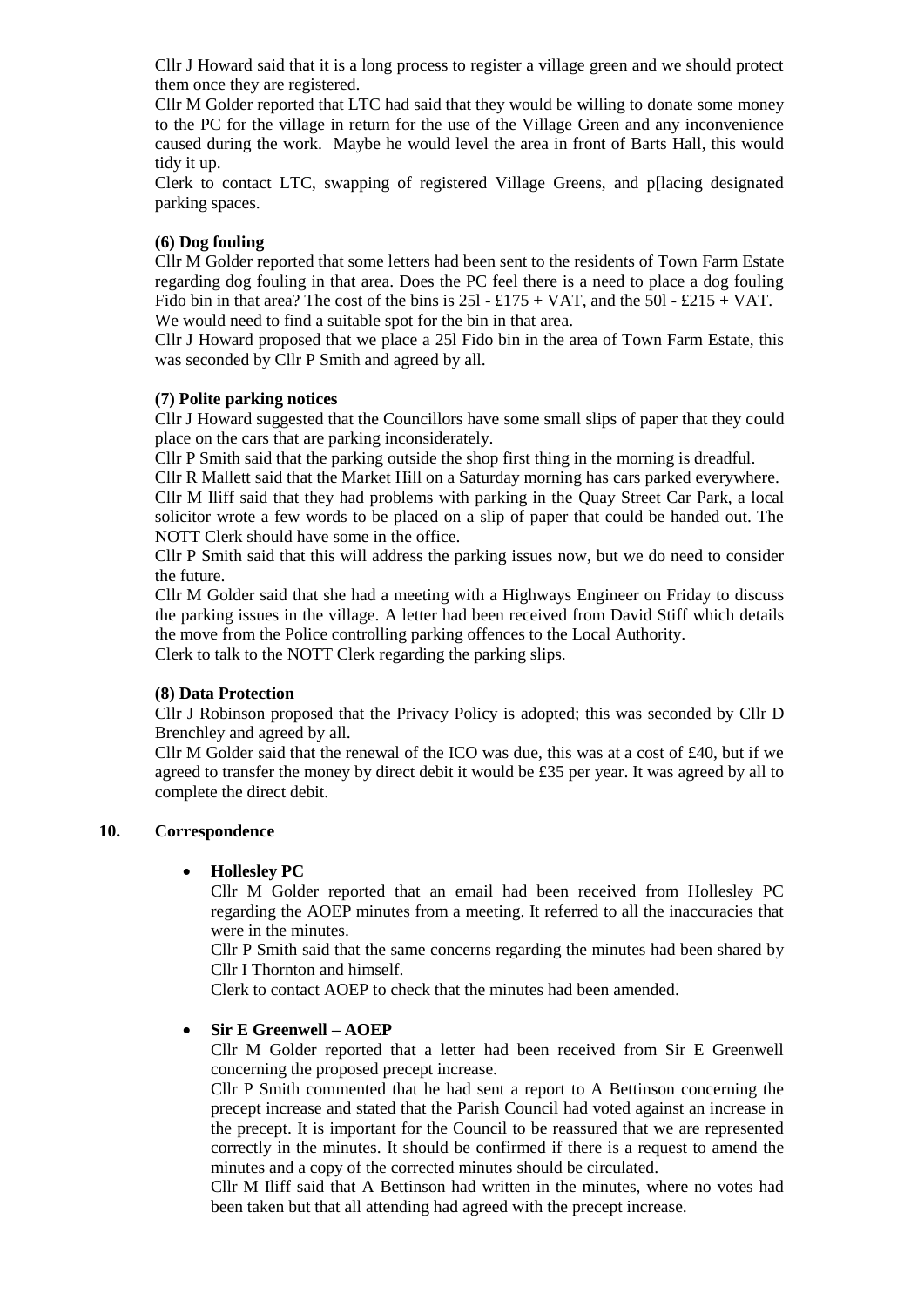Cllr P Smith said that it was important that the Parish Council receive a proper response when requesting the changes to minutes.

#### • **S Tristem – Lime Tree**

Cllr M Golder reported that Cllr J Howard and she had been to visit Mrs Tristem to discuss the issues with the village green and the lime tree.

Cllr J Howard said that they had discussed the new oak trees, there has been a lot of correspondence concerning these trees but they would be staying where they are; the Parish council in the past has discussed the possibility of a new drive up and over the bank and footpath, the Council are not willing to allow this; the grass cutting is to be done using a mower that will collect the grass in front of her property; and the Lime Tree does have the odd root pushing up in her drive, and it is not a very pleasant sight.

Cllr J Robinson said that there is a possibility that the roots could be cut by the homeowner, if they went on her land, and removed; as long as it didn't damage the tree.

Cllr M Golder said that we are trying to arrange a meeting with someone impartial to look at the lime tree.

Cllr J Howard said that the footpath by the road had been mentioned. Did the Parish Council pay for this?

Cllr A Macro said that the Parish Council had taken out a loan to enable them to pay for this footpath in Quay Street.

Cllr M Golder said that the road was narrowed slightly and the footpath and new kerb was placed there.

Cllr J Howard said that the footpath does need tidying up, it should go right to the kerb and remove the grass verge.

Cllr J Howard to collect some quotes to tidy the footpath.

#### • **D Stiff – Traffic Regulation Order**

Cllr M Golder said that an email had been received from D Stiff requesting our comments by the 2/7/18 to ensure that the road markings on a map were correct and what was needed for the village. There would be an update following on from the meeting on Friday with the Highways Engineer.

Cllr P Smith to liaise with Cllr M Golder and write a response for D Stiff.

Cllr J Howard reported that he and Cllr P Smith had attended a Neighbourhood Planning Training morning in Ipswich. It is planned that the government will need to build 300,000 houses a year. The Parish council will need to support the District Council in identifying suitable sites for building. The District Council will receive a test in November 2019 to see if it is meeting the target of building houses. If this target is not met the Community Infrastructure Levy will be stopped. If a proposed site meets the agreed regulation document it will be given permission in principal.

Does the Parish Council wish to write a Neighbourhood Plan? We already agree with the proposal for building on the site at the top end of the village. We could join with other parishes to write a Neighbourhood Plan. We could receive a Government grant of up to £9,000, which the company would take if they supported us to write a plan. If we decided to write a Neighbourhood Plan this discussion should be taken outside a normal Parish council meeting.

Cllr P Smith said that in 2015 we were contacted regarding the future planning, and a document was written. In 2016 it was agreed that the village needed 10-15 houses built, of which 3-5 would be affordable; in 2021 10 houses should be built this would be sufficient up to 2027. E Hill in Central Government has stated that the affordable housing is not needed. 2027-2036 we will need to have extra housing. It is suggested that at the moment we do not need a Neighbourhood Plan.

Cllr J Howard said that our village is not very easy to extend due to the boundaries.

Cllr M Smy said that our village is also not very affordable at the moment.

Cllr J Howard said that the national average for the cost of a house is £223,000 in Orford it is £500,000.